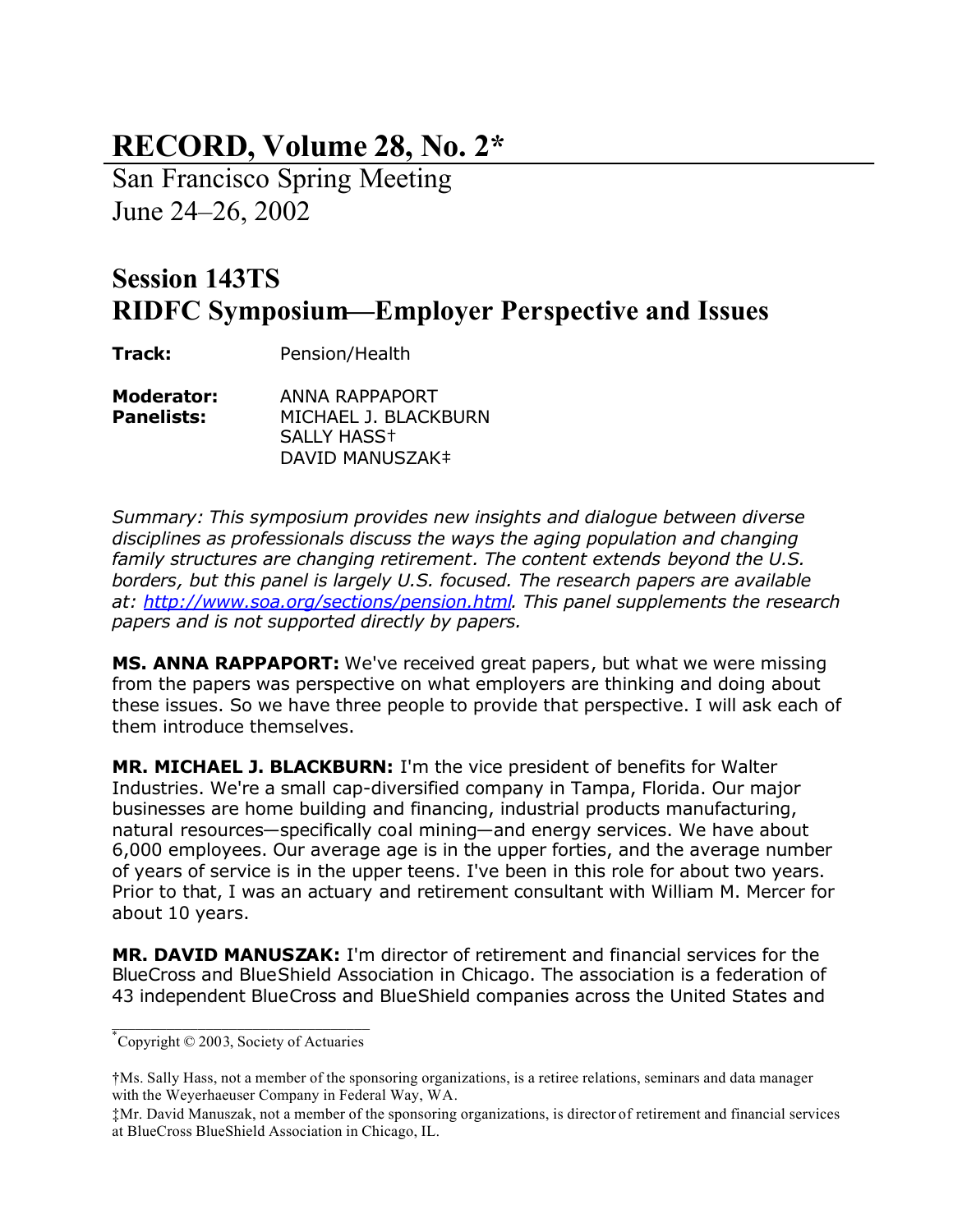### RIDFC Symposium 2

in Puerto Rico. We are an association that provides services to those companies. The system has about 150,000 employees in total. If we were a holding company, that would make us one of the 20 largest companies in the United States.

The companies in our association insure one in four Americans for heath insurance. My area provides defined-benefit, defined-contribution, disability case management and executive compensation services through national programs to those Blue companies that choose to use our services. We serve the majority of Blue companies.

Prior to working for the Blues, I spent nearly 20 years in banking with a variety of institutions and spent a number of years before that in academia.

**MS. SALLY HASS:** I'm currently the benefits education manager with the Weyerhaeuser Company. Weyerhaeuser is a large forest products company located in the Pacific Northwest. We're a 100-year-old Fortune 500 company. Our products are generally wood products based. We produce lumber, pulp paper, shipping containers and boxes, and we have a large home building component.

We currently have about 63,000 employees in about 700 locations, mostly in North America. The average age of our work force is about 43 years old with 13 years of tenure. I have a master's degree in business and education, and in a past life I was the dean of women at a small university located in Washington State.

I've been with Weyerhaeuser 22 years, with the majority of my career spent in technology, systems management and data management. So you might ask yourself, how does someone who has a systems background become the manager of benefits education? It happened that the systems that I was managing and the data were the pension systems and the 401(k) systems. I am currently working full time as the benefits education manager. Much of my work revolves around conducting personal, face-to-face seminars for our work force, their spouses and partners, usually in small group settings of 30 to 50 employees. During this panel, I'll be drawing on my 10 years of experience in working with pre-retirees to help them plan for their future.

**MS. RAPPAPORT:** Now for our first question. Each of the panelists is going to give us their perspective on how they see the aging work force as impacting businesses. They might respond for their company, their industry or their community.

**MR. BLACKBURN:** There are a number of different areas that are being impacted by our aging work force. The first one is succession and work force planning. I'll get into that a little bit more later. With the aging work force, we run a substantial risk of losing a lot of knowledge as people retire.

Medical costs are a huge issue. For active employees, medical costs are rising because of trends and the work force aging. Of course, that all has a big impact on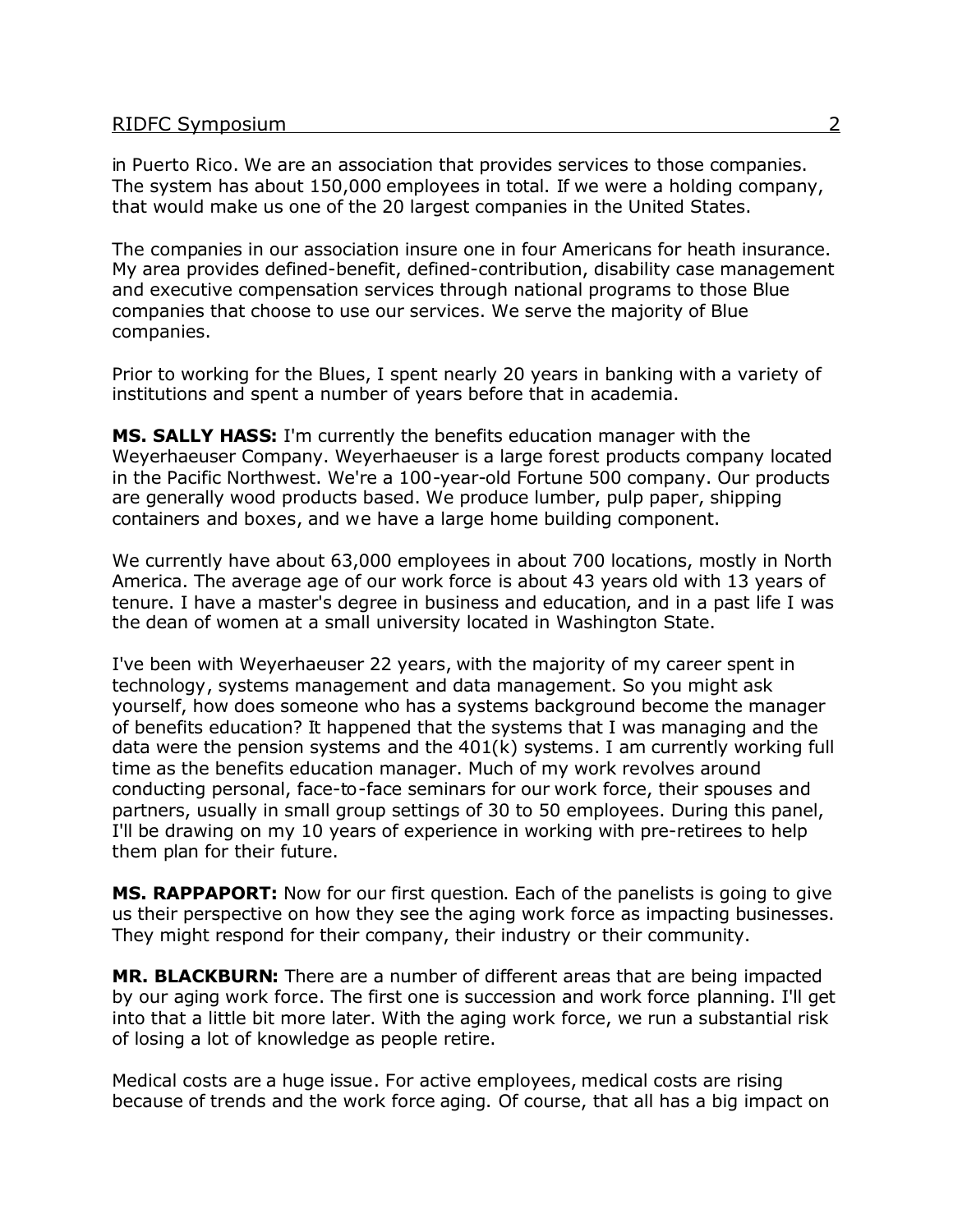### RIDFC Symposium 3

our *Financial Accounting Standard (FAS) 106* liabilities. Our liabilities are increasing due to current market conditions on the investment side and because of interest rates and medical trends. *FAS 87* pension and *FAS 106* retiree medical expenses are getting tougher and tougher to manage.

Another thing that I see is the need for more financial planning for our employees. We have a large blue-collar work force who expect to retire when they are eligible for medical benefits and/or a pension. They have really done little if anything to save, and they don't know how to plan finances through their retirement. Many white-collar employees are in exactly the same boat. They need to make their 401(k) balances last through retirement, and we need to be working with our employees to prepare them for that. A change I have seen recently is that eligibility for medical coverage is just as important as pensions, and sometimes more important, in personal decisions about when to retire.

**MS. HASS:** I expect baby boomers to shake things up, as they have done historically. I expect the business response to the aging work force will be dictated almost entirely by the impact on current earnings and bottom line results.

I don't think that many businesses will be proactive or creative in thinking about employment practices, benefit options or compensation until they feel some strategic pain around the work-force shortages. I know we're talking about work force aging, but I anticipate that the reality is businesses won't respond until they actually feel the pain.

At my company we just acquired a major forest products company, so we very much are in the mode of responding to immediate needs, downsizing and outsourcing. Phased retirement and the future worker shortage are not things that are going to get much attention at this time.

A trend I see as I work with employees is the closer they get to retirement, they're interested in benefits changes. The younger workers are very concerned about outof-pocket costs for health premiums. As workers age, their concern is really about wealth accumulation and protection of assets.

The baby boomers are now the sandwich generation and are dealing with aging parents. They're becoming acutely aware of health-care costs and long-term care. They are ending up taking care of elderly parents and taking time off from the work place. They are lobbying very strongly for long-term-care insurance policies.

Another trend that I'm observing is that a few of our well-positioned employees and some of the dual-income earners are leaving early. Our current average retirement age at Weyerhaeuser is 61. However, we have seen an awful lot of people amass considerable assets in their 401(k) plans over the last 20 years, and they are planning on leaving at 55.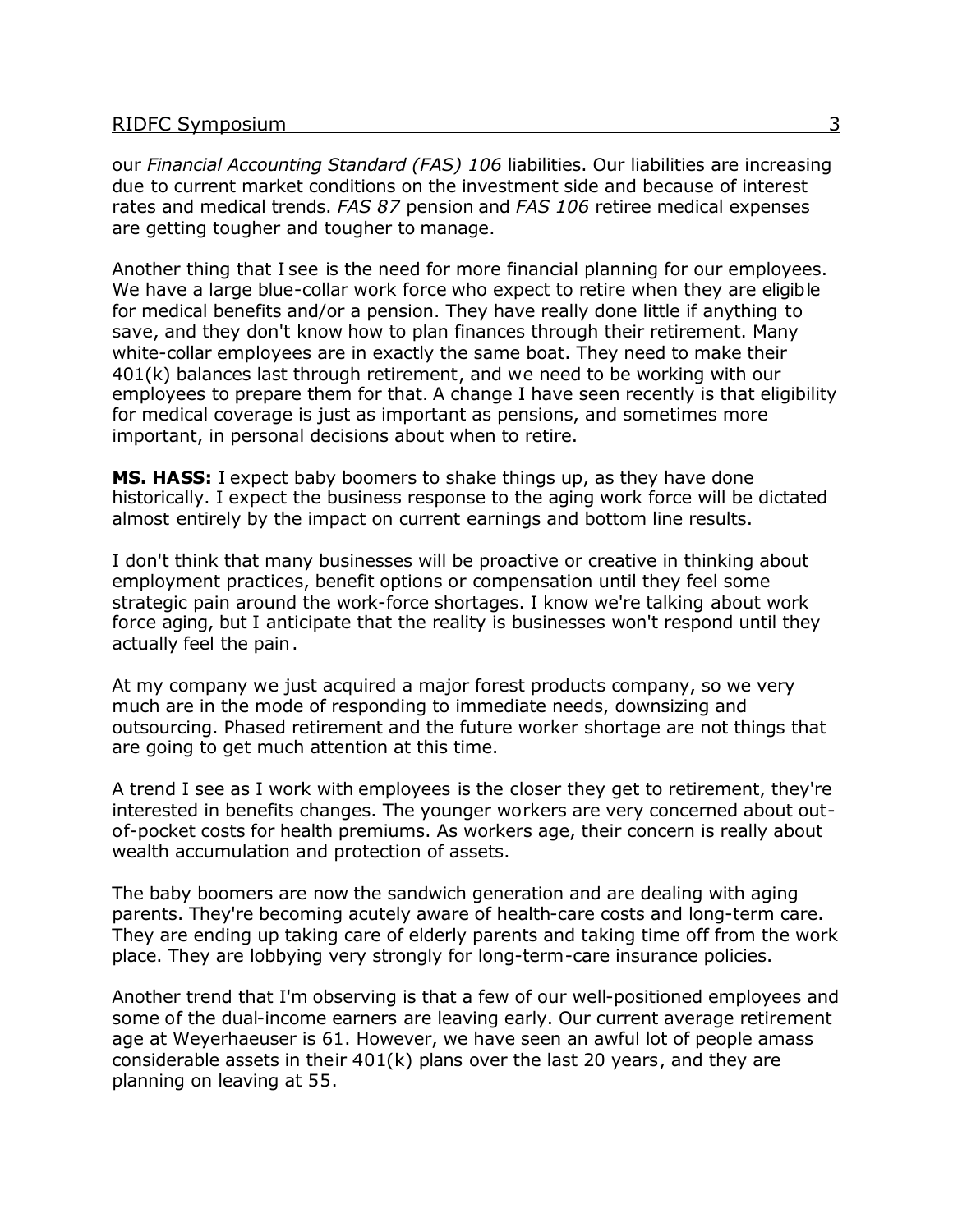#### RIDFC Symposium and the state of the state of the state of the state of the state of the state of the state of the state of the state of the state of the state of the state of the state of the state of the state of the sta

Other trends that I've heard a lot about over the last couple of days are the fact that we're all living longer and we're healthier. Yet, in my work what stands out for me are the approximately one-quarter of workers who are age 55 with significant health issues to confront. Although many of the baby boomers have been making good lifestyle choices and taking care of themselves, a lot have not. We see an increase in things like type 2 diabetes, heart disease and cancer.

I think that for some portion of the population, health-related issues are going to force early retirement and also have a significant impact on costs and finances in retirement.

While some people are leaving early, others are staying longer. Those workers who are staying longer include divorced, widowed and unmarried women. They are desperate to hang on to their jobs, want to work full-time and want to work to age 65 or beyond.

I also think that we're going to see more acceptance of people working past age 65. We have a few folks at Weyerhaeuser today who are working past 65, but I think that's going to become more of a trend as we move forward.

**MR. MANUSZAK:** Building on Sally's comments, we work with many companies. I see diverse behavior among senior managers. There are individuals who feel that they would like to provide something for their employees into their retirement, and they have a concern about the financial security of their employees. On the other hand, some say, "We'd give you something in your 401(k) plan now and say goodbye." These managers don't want to worry about employees' security in retirement.

Part of that is coming because of the huge financial pressures that are on all companies, particularly those that are public companies that are providing their numbers on a quarterly basis. So that's a perspective from the executive management point of view.

From the individual point of view, many of our programs allow a lump-sum option in the defined-benefit program. Many people out there at all levels from the executive level to the lower level are suddenly facing the opportunity of having the biggest pot of money they've ever had in their life. They have their 401(k) program and their defined-benefit lump sum. From a financial planning point of view, our financial planner is saying it's best for you to grasp that money now, because it might not be available. You and your spouse, or whoever, might not live long enough to enjoy it. I think that's pushing people, in many cases, to make a decision to retire earlier than they would in order to secure that pot of money. This doesn't talk at all about the studies that show that many people will outlive that money.

Finally, who is really being looked for in terms of coming back into the work force or staying in the work force longer? In our business, it's not just the executives, it's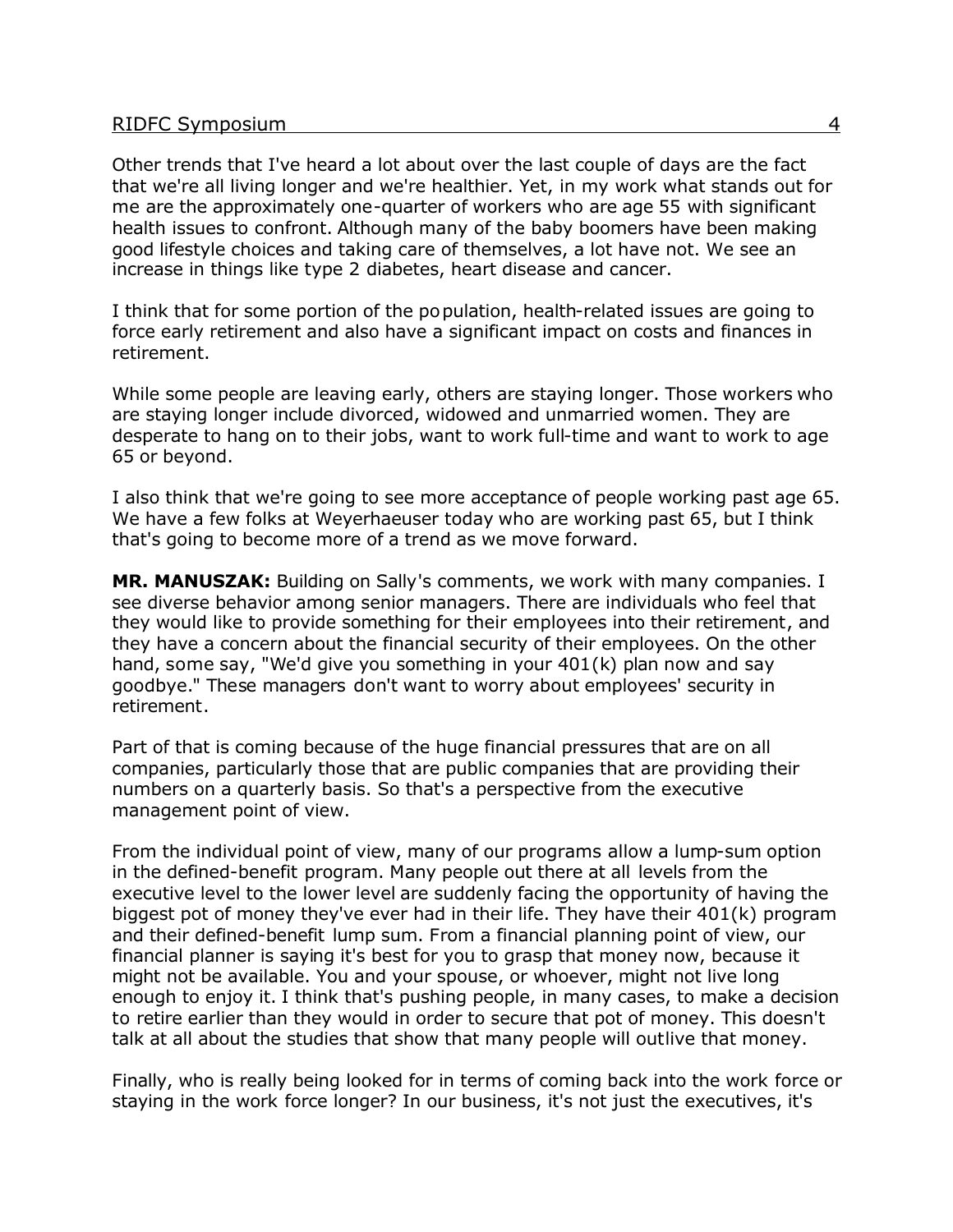### RIDFC Symposium 5

also claim processors. A vast majority of our people in the Blues are at that level. We operate in many rural states, and there is not a lot of available labor there. We are conflicted about how to get continued work from people who have chosen to take the lump sum. Some companies selectively rehire retirees.

At the highest levels, there's usually some way to make it work, but it has not filtered down into the rest of the organization.

**MS. RAPPAPORT:** Building on our discussion, we'd like to focus on the challenges in training, succession planning and capturing intellectual capital, as well as the expertise of the blue-collar people.

**MR. BLACKBURN:** I think we have some very distinct issues between blue and white collar, in terms of training, succession planning and capturing of intellectual capital and expertise.

On the white-collar side, I think there's a real need for good succession planning at all levels. It is not just at the senior levels of the organization. Far too many companies are just focusing on management level and above.

We've seen more interest in phased retirement. There are some legal barriers to allowing people to continue to remain active workers and continuing to accrue and/or receive their pensions and 401(k)'s. We've made it work with things like consulting arrangements. Somebody actually terminates and then comes back under a consulting agreement, or they are hired as temporary employees after retirement. Of course, there are special legal requirements that, if you're a temporary employee beyond 1,000 hours, you are effectively a permanent employee.

We're stuck between a rock and a hard place. We are looking at more and more cross-training of our employees to transfer some of the knowledge, so that as we lose people, we don't lose the knowledge.

Blue collar is just an entirely different animal. There are such tight labor markets right now in the blue-collar arena. I'll pick on the auto companies for a moment. There are car companies coming into the United States, building these factories in small towns, and attracting virtually any skilled work force within a 30-mile radius. Unless you're one of those big plants, it makes it very hard to attract a blue-collar work force.

I think there are fewer and fewer people going into a blue-collar type of job. There has been more of a focus on education and looking toward white collar. I look at our coal mines and wonder, Where is the next generation of coal miners coming from? When you have a group that already has 20 plus years of service, they are thinking toward retirement. There's just not the blue-collar work force coming up to replace those that are leaving.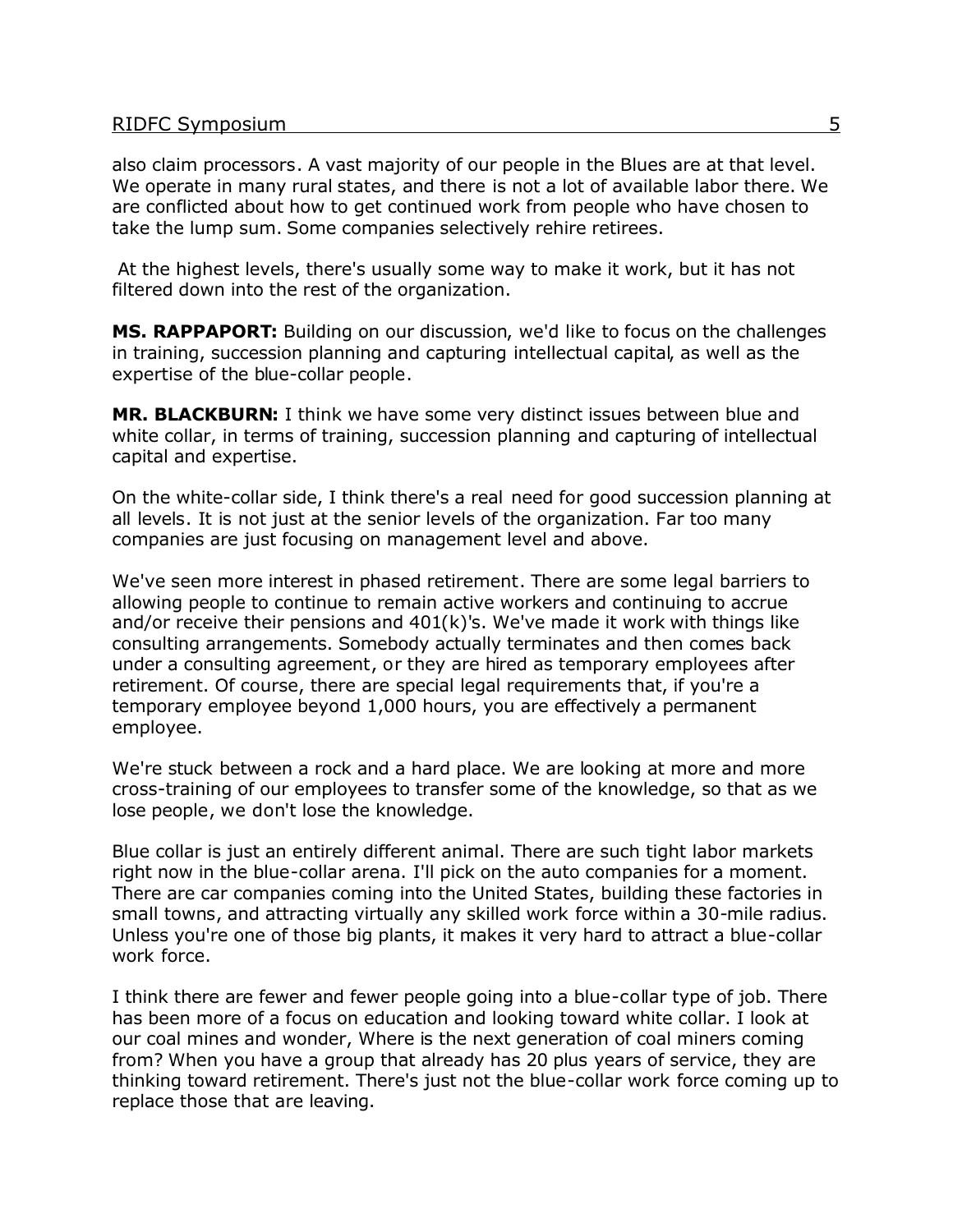On the blue-collar side, I see more and more of a reliance on pension plus Social Security, plus either Medicare or retiree medical plan for retirement. People looking at retirement today don't have the buildup in the 401(k) plans because they weren't available to them throughout their entire working careers. I think it will change as time goes by because everybody who is blue and white collar now wants a 401(k) plan to be able to save.

Union contracts have been kind of barriers in terms of intellectual capital and expertise. The whole country has gone through reductions in the work force in the past several years due to economic factors.

Within a union, your reductions are going to come from your lowest service people first. So we're just making our work force older and older, and then, as that work force goes out, those younger people that we let go a couple of years ago might not be willing to come back in. We're again just looking at trying to replace that bluecollar work force.

**MR. MANUSZAK:** I have just a quick comment there. In terms of the workers coming back, we are a very conservative organization, and regulators are looking at what we're doing all the time. It's very difficult to advise our companies about workers coming back onto the job. In the IRS request for phased retirement comment, there's some language that has to do with whether bright lines should be established. That would be a great help I think.

**MS. HASS:** I echo the comments that have been made so far on this topic. I think we have had phased retirement in place for corporate executives for several decades. It seems to me that the emphasis is really on the intellectual brain drain, and I think that's kind of siphoning the attention perhaps away from where it should be, which is on the blue-collar worker. I think our challenges there are going to be significant.

Weyerhaeuser operates in many rural communities where we are the only employer in town. Many of these workers are second- and third-generation employees, and many of them are desiring to cut back, reduce their hours or in fact do something different in retirement. I think we will want to try to accommodate that, but the reality is that the work is what it is. It's going to be hard to be creative about the work and structuring it in such a way that it can meet the needs of our workers. In some cases our actual union regulations are going to be barriers to meeting some of the needs of the workers.

**MS. RAPPAPORT:** I've visited with people recently who talked about opening plants around 1960. They said that the people who came to work when the plant opened are getting to be around retirement age. The other issue is that they're all still here. Many of us work in big cities, and we think about frequent turnover. But many of the people in small towns with big plants are still lifetime workers, and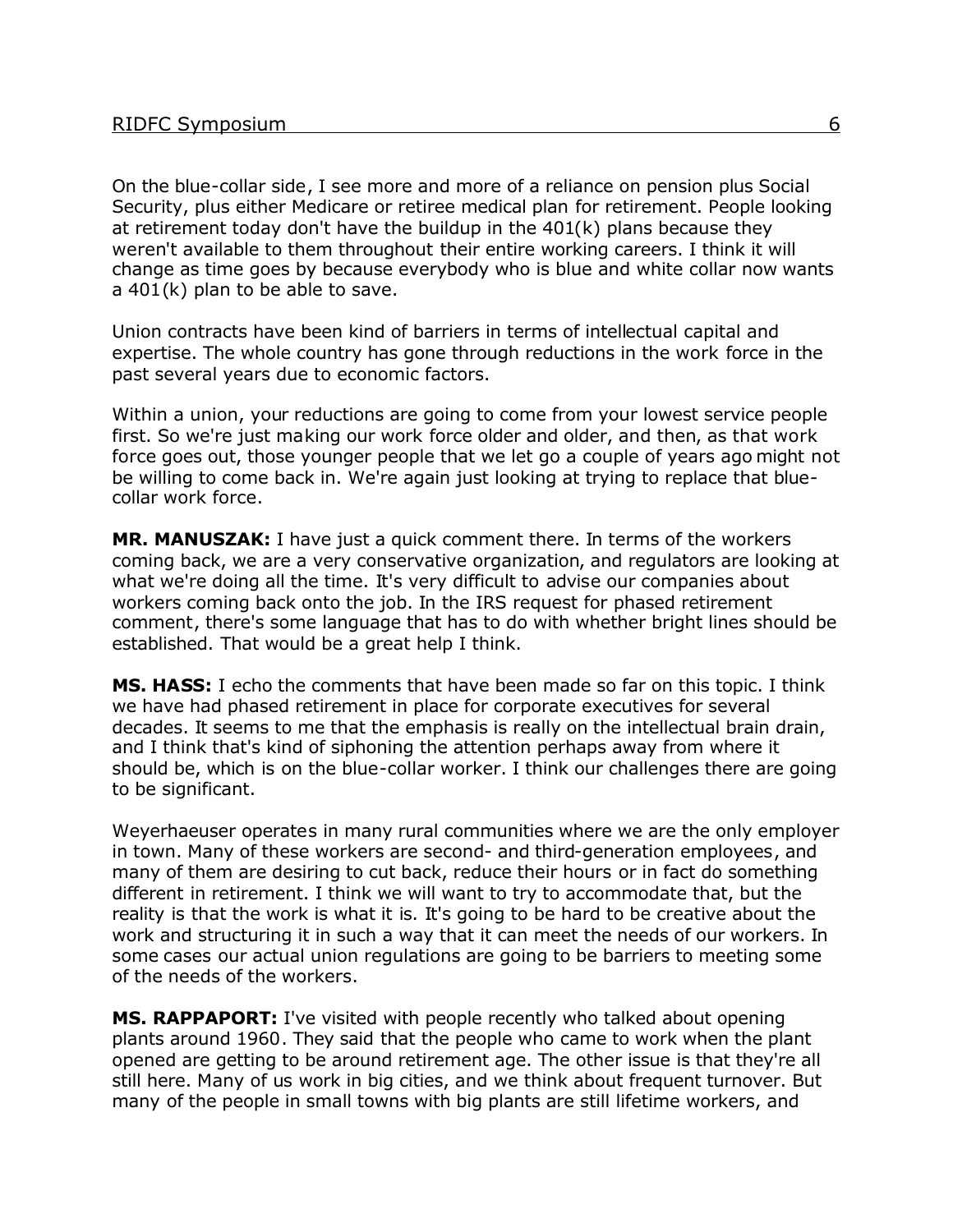there are going to be huge issues for some of those plants.

David, you mentioned responding to the IRS request. Do you or any of the panel members have any more insights for us about how we should respond to the IRS request? Is there advice for the audience about how they might want to respond?

**MR. BLACKBURN:** I was really excited when I saw this request. Again, I think it has been noted a couple of times. It's 2002-43. I've just read through the background to this. For the symposium, it really echoes a lot of what everybody has been talking about. It has about 15 questions that it solicits answers to. It actually gives the name of the fellow who's the principal author: Michael Rubin of the Employee Plans Tax Exempt and Government Entities Division.

If you are interested in this area, find out exactly where he thinks pressure should be applied. Clearly a response to these questions based on the concerns that have been expressed during the symposium would be great. If he can direct us to where legislative pressure might be applied, I think we ought to jangle his phone off the hook.

**MR. MANUSZAK:** The actuarial profession is a powerful lobbyist. You've done a lot for employers very recently in getting some relief on pension regulations. I'm just using that as an example. It moved through pretty quickly once the actuarial profession got behind it. Listen to the employers you're working with and see what their issues are. I think one of the best things you can do is serve as our voice to the legislature.

**MS. RAPPAPORT:** Are there any data about interest in working after retirement or other types of data that would add to what we've heard about in the last couple of days?

**MS. HASS:** I have just a little bit of data to share, and this is hopefully where I gain some credibility points by throwing out a few numbers. I've actually conducted two surveys with Weyerhaeuser folks. One survey was with 400 people in retirement. These were people that were age 55 to 75, so these are actually our retirees.

The other survey was with 80 people that attend my retirement planning and life planning sessions, so it's not a huge sampling. On the first survey, one of the questions that I asked was whether they were interested in career retraining at the time they retired. Forty-four percent of the first group said yes. Another question was "Would they be interested in working in retirement?" and 80 percent of our retirees, age 55 to 75, said yes.

Should work be a lifetime activity? Forty-four percent of this group said yes. Should the workplace provide opportunities for working retirement and for retirement age individuals? Ninety-two percent said yes.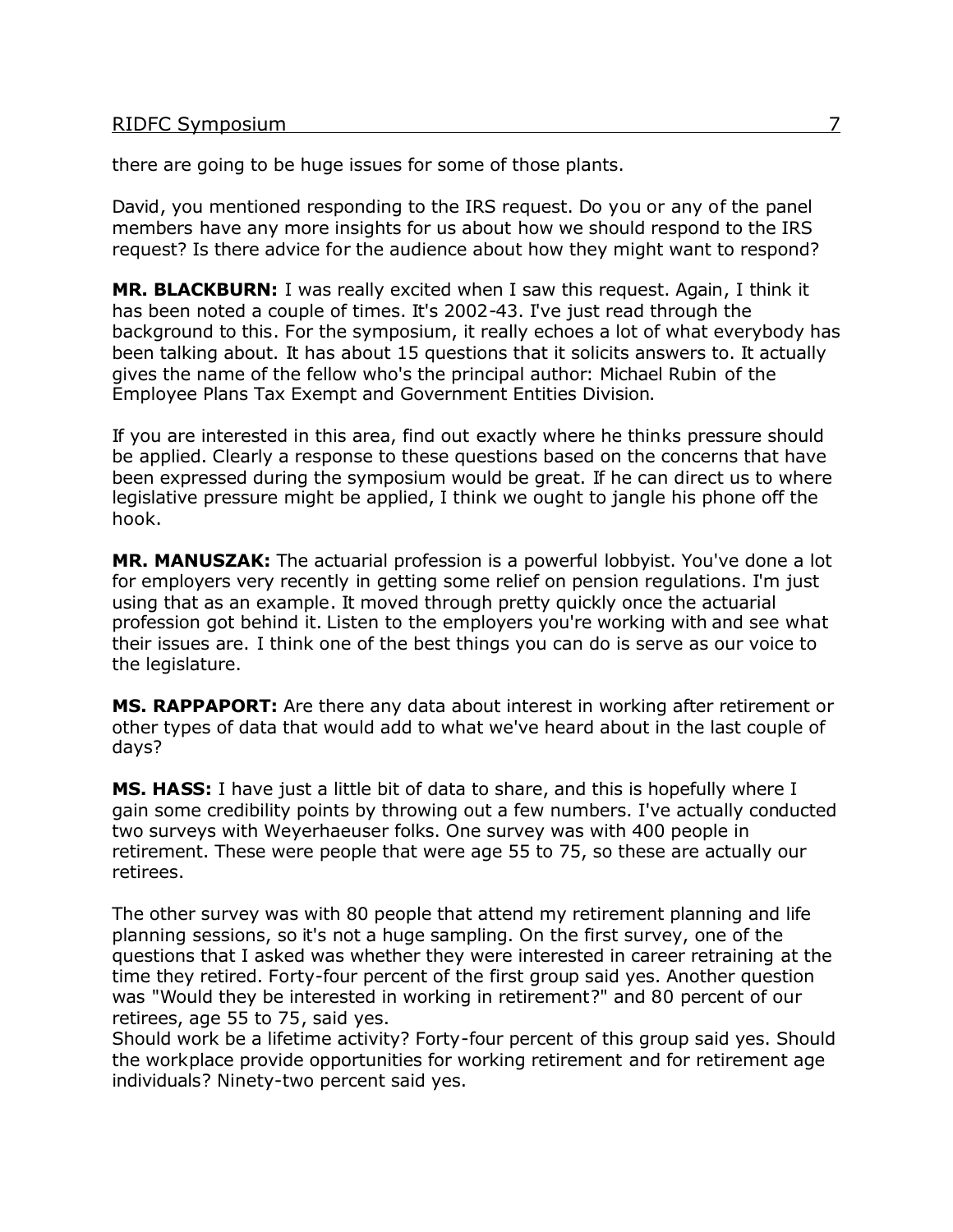On the second survey, which was conducted with current workers over the age of 50, 93 percent said they were interested in working in retirement. What's of interest to the company is that 90 percent said they would be interested in working for Weyerhaeuser. Again, a high percentage of workers are interested in working in retirement. Many of them are wanting to work for the company.

Again, they favored flexibility of work arrangements, and they were also surprisingly flexible about the content of the work. Actuaries, take heart, because you too could be managing the intern program in your phased retirement activity, or you could be on the next acquisition team.

**MR. BLACKBURN:** Another point that I will make here is that I think health is key. Under federal law, retiree health did not receive the kinds of protection that the defined-benefit program received because of the exposure. People are living longer, and a lot of retiree health programs are going away in corporate settings. The restrictions, like who is eligible for benefits, are being tightened.

Health is a huge question mark out there for everybody, and I know that many of the panelists brought that kind of attention to the floor. I think it's important in terms of retiree health.

**MS. RAPPAPORT:** Sally, when you talk to people planning for retirement, is health something that they talk about?

**MS. HASS:** In every seminar that I give to employees, I always ask them about their hopes and dreams around retirement and their fears and concerns. The number one or two fear is either finances or health. Sometimes health is the number one concern, and sometimes finances are the number one concern, but those are always the top two.

The American Association for Retired Persons did a study on this some number of years ago. I find that what people are concerned about in retirement is directly related to that study. When you probe below the surface to determine what they're concerned about pertaining to health, it's oftentimes health-care costs. There is the wild card of what health care is going to cost, and will it be accessible to them.

Again, that relates to finances. They're very concerned and anxious about what to do about health care. How does one plan for health-care needs and undertake retirement and life planning?

**MS. RAPPAPORT:** Do any of you feel that the changes or reductions in retiree health are going to impact how people leave or when they leave? We've seen, in our company surveys, that the companies that offer early retirement and retiree health have an earlier average retirement age than the companies that don't.

**MR. MANUSZAK:** Being from Chicago, I saw the brouhaha that was raised by a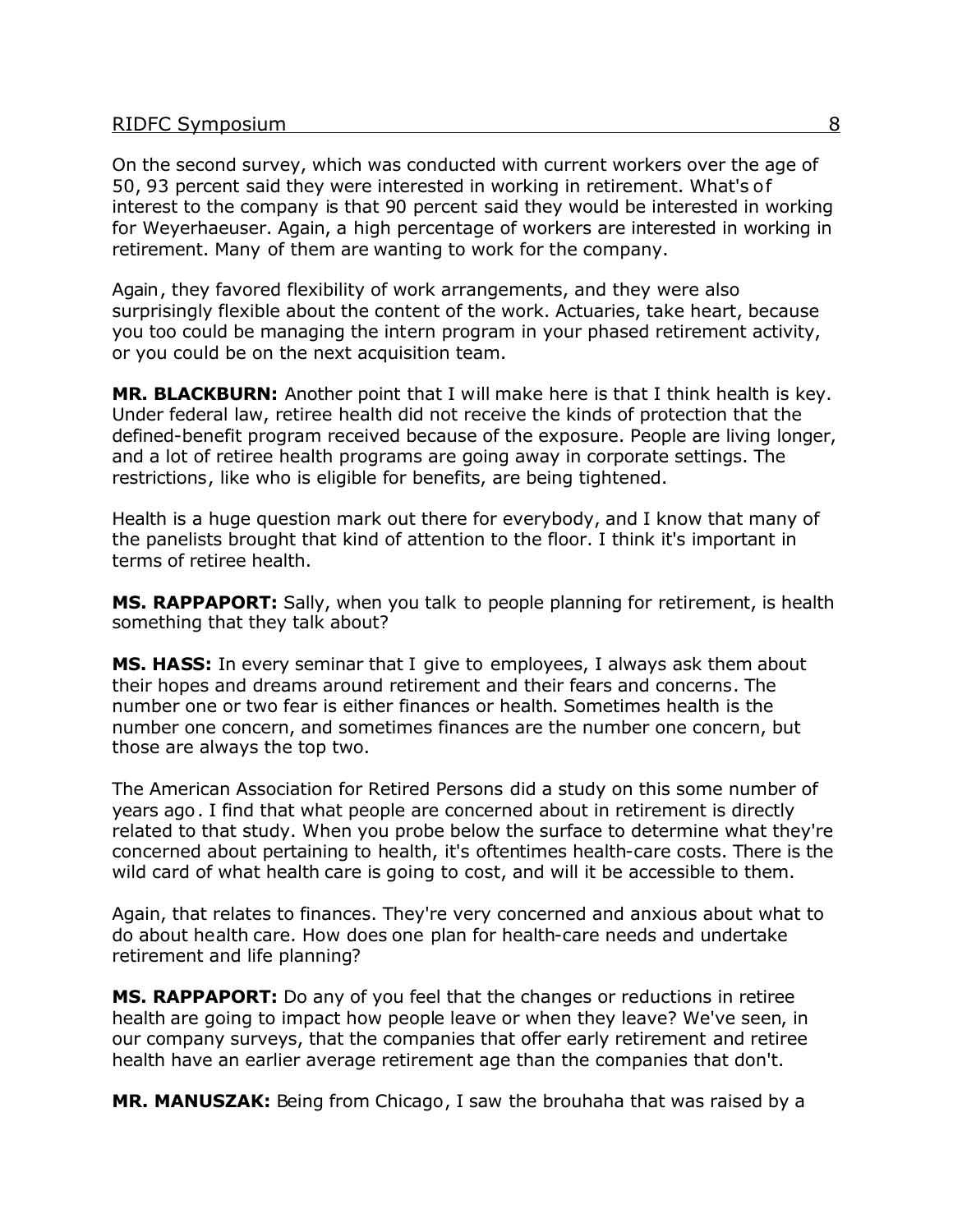major company's retirees when their retiree health plan was cut. I don't know the full extent of that situation. It just indicates how important that is. Most people do not realize how vulnerable these benefits are.

**MS. RAPPAPORT:** I heard a discussion about the bottom line when we talked about business issues. We've heard discussions throughout the last day-and-a-half about legal barriers and problems. Do you all have any comments on either accounting or legal requirements and how they might impact what's going on now?

**MR. BLACKBURN:** I've really worked with this a lot, both from the actuarial side and from the corporate side of it, which I am neck-deep in. I come in as a numbers guy, not a human resources guy. So I speak very well with the finance team in the company. One of the problems is that we see companies aren't as paternalistic as they were in the past. We have benefit programs that are very traditional plans. Back in the 1960s, when you were building these plants, employees were interested in a pension.

Today, there are fewer pension plans and an increasing number of 401(k) plans. I think that's a direct result of companies trying to do a better job of managing their balance sheet and their income statement. You can control the costs of a 401(k) plan to the company. It's going to be 5 percent of pay per year.

However, on the pension side, with *FAS 87,* there are outside market conditions that impact you. The employer, and not the employee, is taking the full risk of all of those market conditions. Unfortunately, there's little room to really change some of this. There's more and more pressure from ERISA, the IRS and the media with regard to cutting benefits.

Strictly from the standpoint of corporate finances, you almost have to look at doing that or coming up with some other sort of sharing. I think I mentioned before that, on the legal side, there are some barriers to really implementing a phased retirement program because in-service distributions of 401(k) plans or suspensionof-benefit rules for pension plans. These rules make it difficult for somebody to cut back on their work schedule and at the same time draw on their retirement funds. It is difficult to make up the difference until they're really ready to step outside of the work force.

**MR. MANUSZAK:** I must underscore that predictability is a huge issue to corporate finance. Many of these benefits were put into place at a time when the lifespan is not as great as it is now. I've been at seminars lately in which individuals are saying that people born today could expect to live to be 100. Nobody had that kind of forward-looking liability in mind when they put in the legislation for definedbenefit and retiree health programs. There certainly are adjustments to be made.

**MS. RAPPAPORT:** I'm going to go around the panel once more and ask the panelists what advice they'd have for all of us. Is there anything else that they